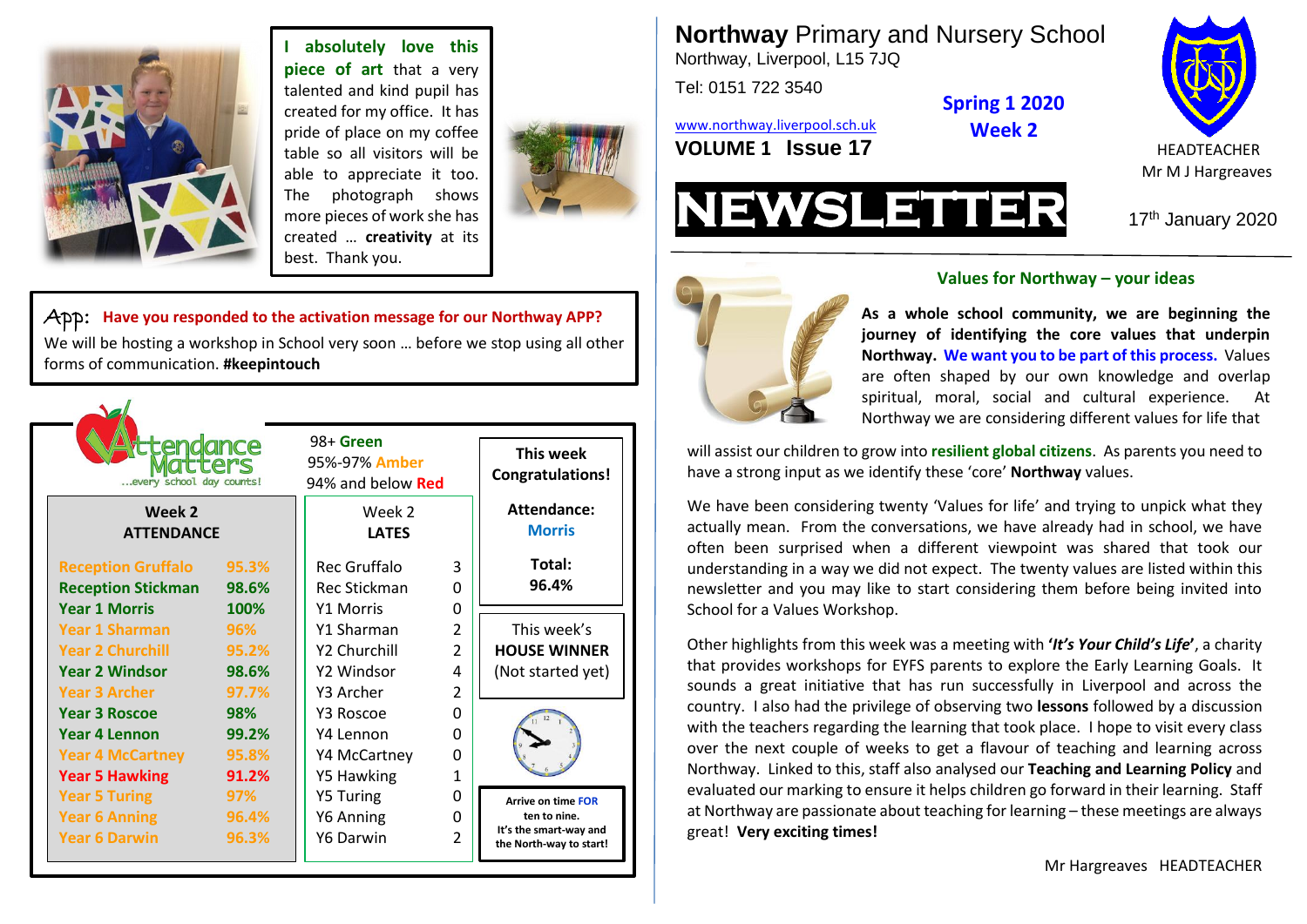

Enrichment Clubs Spring 1:

| <b>DAY</b> | <b>TIME</b> | <b>CLUB</b>               | <b>YEAR</b>                | <b>PROVIDER</b>   |
|------------|-------------|---------------------------|----------------------------|-------------------|
| Monday     | 3.20-4.20pm | Boys' Football            | Y5 and Y6                  | <b>LSSP</b>       |
|            | 3.20-4.20pm | Digital Literacy          | Y4, Y5 & Y6                | Mr Jones          |
|            | 3.20-4.20pm | Athletics                 | Y3 and Y4                  | Mr Hoey           |
| Tuesday    | 3.20-4.20pm | <b>Illustration</b>       | Y3, Y4, Y5 &<br>Υ6         | Miss Mc           |
|            | 3.20-4.30pm | Football<br>∗             | Y1, Y2, Y3 &<br>Y4         | <b>Woolton FC</b> |
| Wednesday  | 3.20-4.20pm | Girls' Football<br>$\ast$ | Y5 and Y6                  | Mr Hoey           |
| Thursday   | 3.20-4.20pm | Multiskills *             | Y1 and Y2                  | Mr Hoey           |
| Friday     | 3.20-4.30pm | Ukulele *                 | Y1, Y2, Y3,<br>Y4, Y5 & Y6 | <b>Front Row</b>  |

\* Paid for Club

## Values to chat about:

| Appreciation        | Compassion      | Courage                      | Creati |
|---------------------|-----------------|------------------------------|--------|
| <b>Forgiveness</b>  | Friendship      | Generosity                   | Gratit |
| Hope                | <b>Humility</b> | <b>Justice</b>               | Peace  |
| Perseverance        | <b>Respect</b>  | <b>Responsibility Servic</b> |        |
| <b>Thankfulness</b> | <b>Trust</b>    | <b>Truthfulness</b>          | Wisdc  |

**Appreciation Compassion Courage Creativity Forgiveness Friendship Generosity Gratitude Perseverance Respect Responsibility Service Thankfulness Trust Truthfulness Wisdom**



**Northway Primary** and Nursery School 'Together we can achieve anything'

All learners, all valued, all achieving, all the time.

## Northway Code:

Treat each other with **respect**. **Respect**

Try to **talk** through our problems. **Service / Peace / Courage** Look after each other and show we care. **Compassion** Look after our school and things in it. **Respect**

Follow instructions to ensure our school is a happy and safe place to be. **Wisdom** Always **try** to do our best. **Perseverance**

Term dates 2019/20

**No changes…just confirmation** 

| <b>INSET DAYS:</b>       | 4 <sup>th</sup> November, 24 <sup>th</sup> February and 20 <sup>th</sup> July |  |
|--------------------------|-------------------------------------------------------------------------------|--|
| Summer Term Ends:        | 17 <sup>th</sup> July 2020 for pupils                                         |  |
| Summer 2 starts:         | Monday 1st June 2020                                                          |  |
| Half term                | Monday 25 <sup>th</sup> May - Friday 29 <sup>th</sup> May 2020                |  |
|                          | Friday 8 <sup>th</sup> May 202 - May Day (children off school)                |  |
| <b>Summer</b> 1 starts:  | Monday 20 <sup>th</sup> April 2020                                            |  |
| <b>Spring Term Ends:</b> | Friday 3rd April 2020                                                         |  |
| Spring 2 starts:         | Tuesday 25 <sup>th</sup> February 2020 (for pupils)                           |  |
| Half term                | Monday 17 <sup>th</sup> February - Friday 21 <sup>st</sup> February 2020      |  |
| Spring 1 starts:         | Monday 6 <sup>th</sup> January 2020                                           |  |

# Dog on the School site (For everyone):

Just a gentle reminder that **dogs are unfortunately not allowed on our school site**. This is a directive given by Liverpool (Health and Safety) to all schools and includes the whole of our site. Some children are unsure when around unfamiliar dogs and others are very frightened. **Even though you know your dog, they do not.** Dogs are also familiar with their owners and may play beautifully with their own family children, but can change behaviour when around other children.

Dogs are unable to use our school toilets! If a dog happens to go to the toilet on the playground, we are required to disinfectant for the safety of all our children. A dog did actually urinate on a pupil earlier in the year, which makes this rule all the more important.

**It is therefore safer and fairer for all our children that dogs (carried or on a lead) do not come onto our School site.**

Thank you for assisting us with this important rule.

Schools often have a School Dog – in this case, schools have carried out detailed risk assessments and have parental permission for any interaction with it.